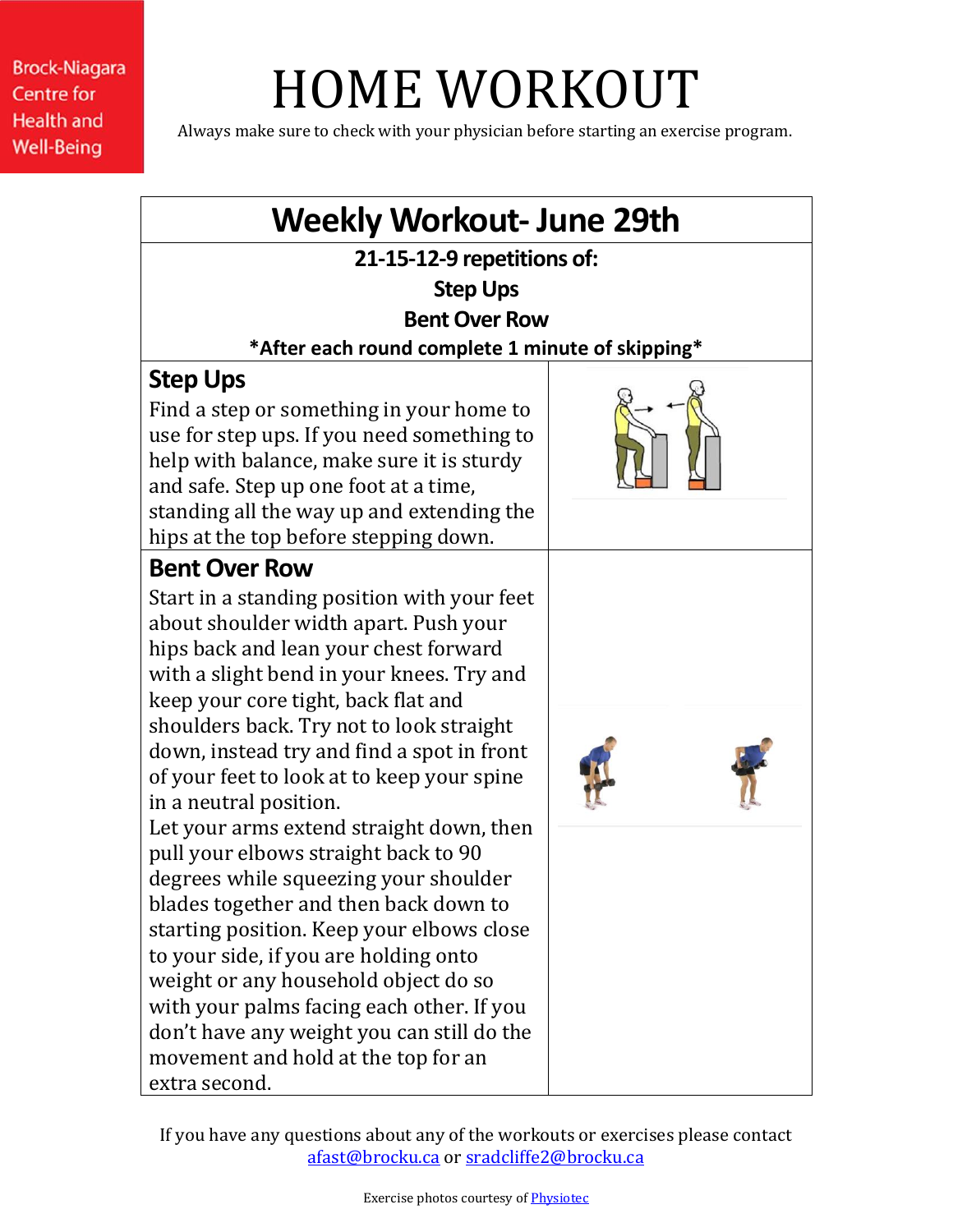**Brock-Niagara Centre for Health and Well-Being** 

## HOME WORKOUT

Always make sure to check with your physician before starting an exercise program.

## **Skipping**

Jump up and down with both feet, or back and forth one foot at a time while moving the jump rope under your feet. If you do not have a rope, you can pretend by moving your hands and arms in a circular direction as if you did, while jumping back and forth on each foot. For a lower impact option, step back and forth from one foot to the other instead of jumping.



If you have any questions about any of the workouts or exercises please contact [afast@brocku.ca](mailto:afast@brocku.ca) or [sradcliffe2@brocku.ca](mailto:sradcliffe2@brocku.ca)